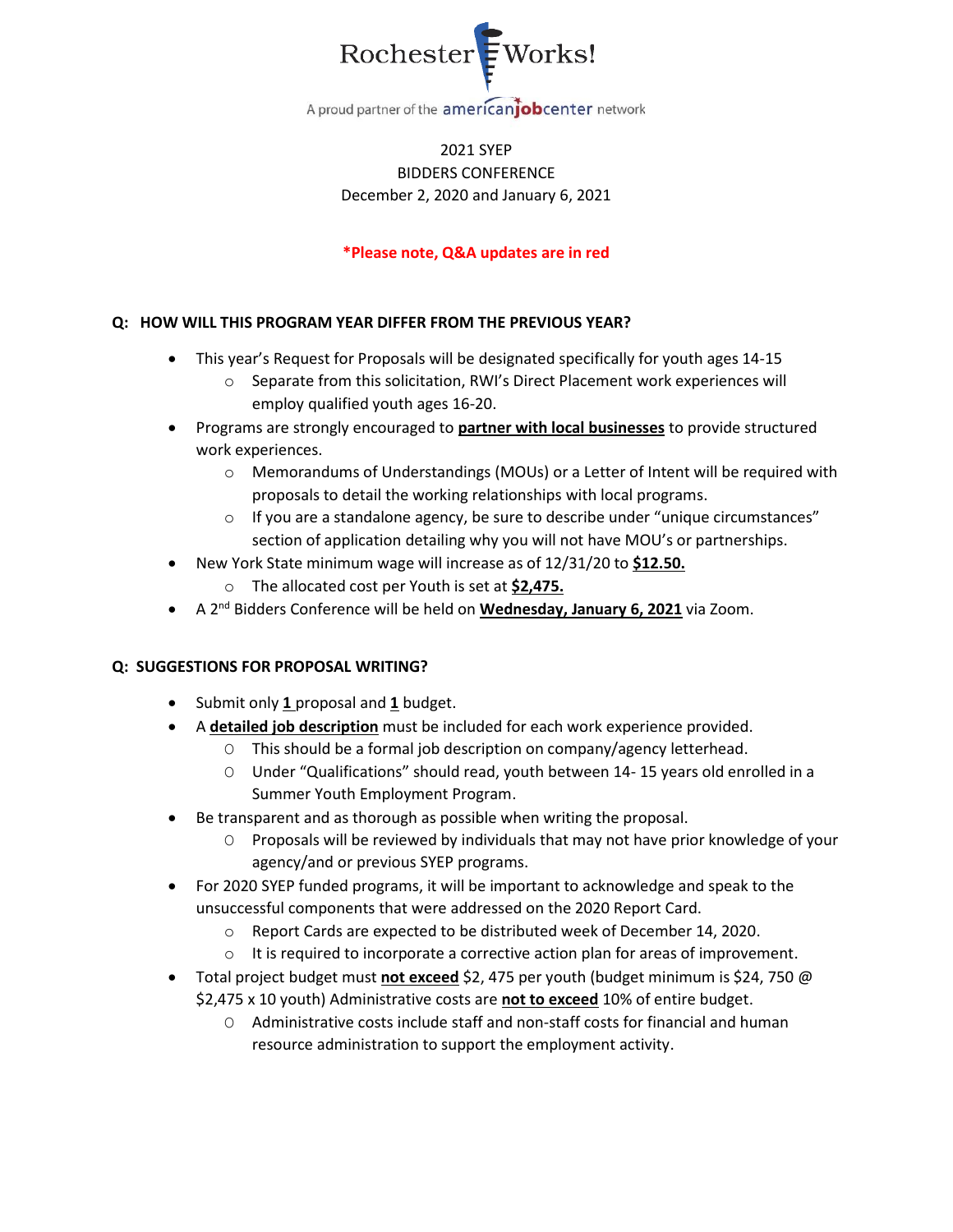

## 2021 SYEP BIDDERS CONFERENCE December 2, 2020 and January 6, 2021

#### **Q: DIRECT PLACEMENT**

- Will be utilized for youth 16- 20 years of age and be interviewed by RWI's Direct Placement Staff to be placed according to interests and jobs availability.
- All wages are provided by RWI, and payroll is handled by a third party.
- Can be eligible to apply to RFP and participate in Direct Placement.
	- o Complete the RFP to apply to serve a minimum of 10 youth.
	- o Complete the Intern Request Form to serve at least 1 youth through the Direct Placement Program.
		- Idea to use Direct Placement youth as Supervisors for work experience with 14/15-year-old who are apart of the RFP process.
- If interested please contact Delia Smith, Youth Career Services Coordinator, [dsmith@rochesterworks.org](mailto:dsmith@rochesterworks.org) or (585) 258-3500 x5232.

#### **Q: HOW DOES THE VOUCHERING PROCESS WORK?**

- Payments are made on a reimbursement basis and advance payments to employers will not be allowable.
- Funded programs will be invited to a mandatory Fiscal training in June 2021.
- Vouchering process and requirements will be reviewed in detail after execution of contracts for funded programs in a Mandatory Fiscal Training hosted by RWI.

### **Q: IS PAYROLL WEEKLY OR BASED ON THE ORGANIZATION'S PAY SCHEDULE?**

- Payroll will be determined by your organization's pay schedule. If you are a running weekly/bi-weekly/ bi-monthly, you may continue to do so for SYEP.
- Must ensure you have the proper back-up documentation for payroll.

### **Q: Will the Providers Fair be virtual?**

- Yes, scheduled for May 8, 2021 via Zoom.
- Last year, we conducted mock interviews on Zoom for youth in lieu of the Provider Fair.

# **Q: WHAT IF WE HAVE THE CAPACITY FOR MORE YOUTH IF WE ARE FULLY OPERATIONAL, BUT NOT IF WE ARE REMOTE/ HYBRID. SHOULD WE WRITE THE PROPOSAL FOR BEING FULLY OPERATIONAL OR GO BASED ON LAST SUMMER**

- Proposals should be written as fully operational.
- If amendments are to be made, doing so can be done later.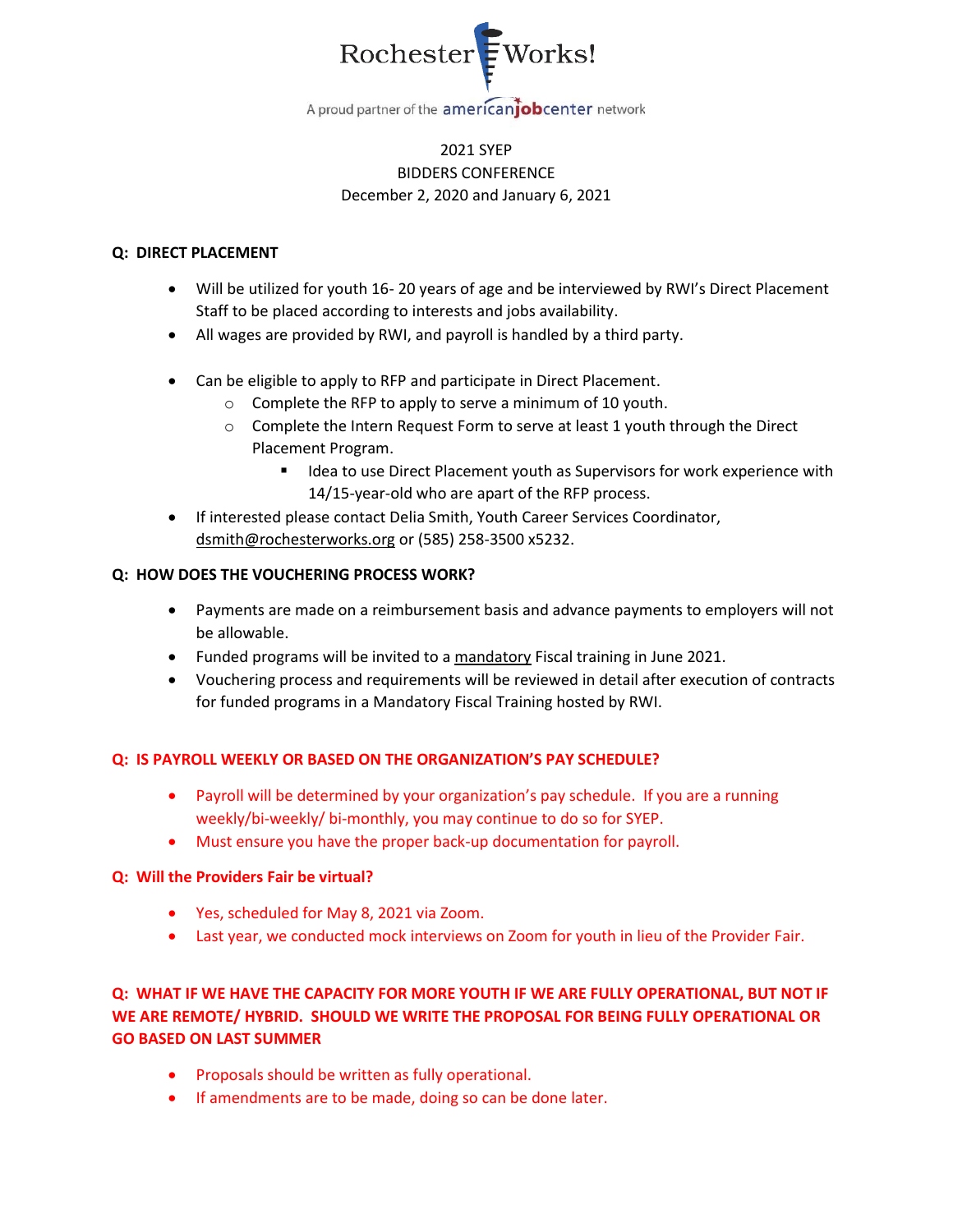

# 2021 SYEP BIDDERS CONFERENCE December 2, 2020 and January 6, 2021

# **Q: CAN AN ORGANIZATION RUN A PROGRAM THROUGH ROCHESTERWORKS! (SYEP) AND THE CITY OF ROCHESTER'S SUMMER OF OPPORTUNITY PROGRAM (SOOP) AT THE SAME TIME?**

- Yes, you can apply to both the SYEP and SOOP programs as well as the RochesterWorks! Direct Placement program.
	- o Keep in mind for RochesterWorks! program, you are required to serve a minimum of 10 youth.
		- Youth 14/15 years of age are expected to work 20 hours/week for six weeks.
	- o Direct Placement youth can work up to 40 hours/week until the end of September. This program is for youth 16 – 20 years of age.

### **Q: WHAT IS THE PROPOSAL REVIEW PROCESS?**

- A review committee is formed of 3 to 4 groups consisting of 4 reviewers in each pending the number of submissions
	- O Each group reads through assigned proposals and rate with percentages based on evaluation criteria
	- O Reviewers are made up of staff from RWI, Monroe County, Youth Committee and Youth Consultants (independent)
	- O Percentages are averaged, and Work Experiences are ranked from highest to lowest for funding recommendations
	- o All proposals will be reviewed and discussed among Proposal review committee members
		- Based on discussions, ratings can change
	- O Recommendations for funding are presented to the Monroe County/Rochester Youth Committee and RWI Workforce Development Board for approval for funding
	- O Once dollars are received from New York State, award letters and contracts will be sent out

### **Q: WHAT IS THE ELIGIBILITY REQUIREMENT FOR SYEP YOUTH?**

- Youth eligible for City of Rochester Summer of Opportunity Program (SOOP) must live in the city of Rochester, no income guidelines.
- Youth eligible for RochesterWorks! Summer Youth Employment Program (SYEP) must live in Monroe County and meet income guidelines.
- Youth can be eligible for both programs.
- Youth age cut off- must be 14 years of age by May 31, 2021.